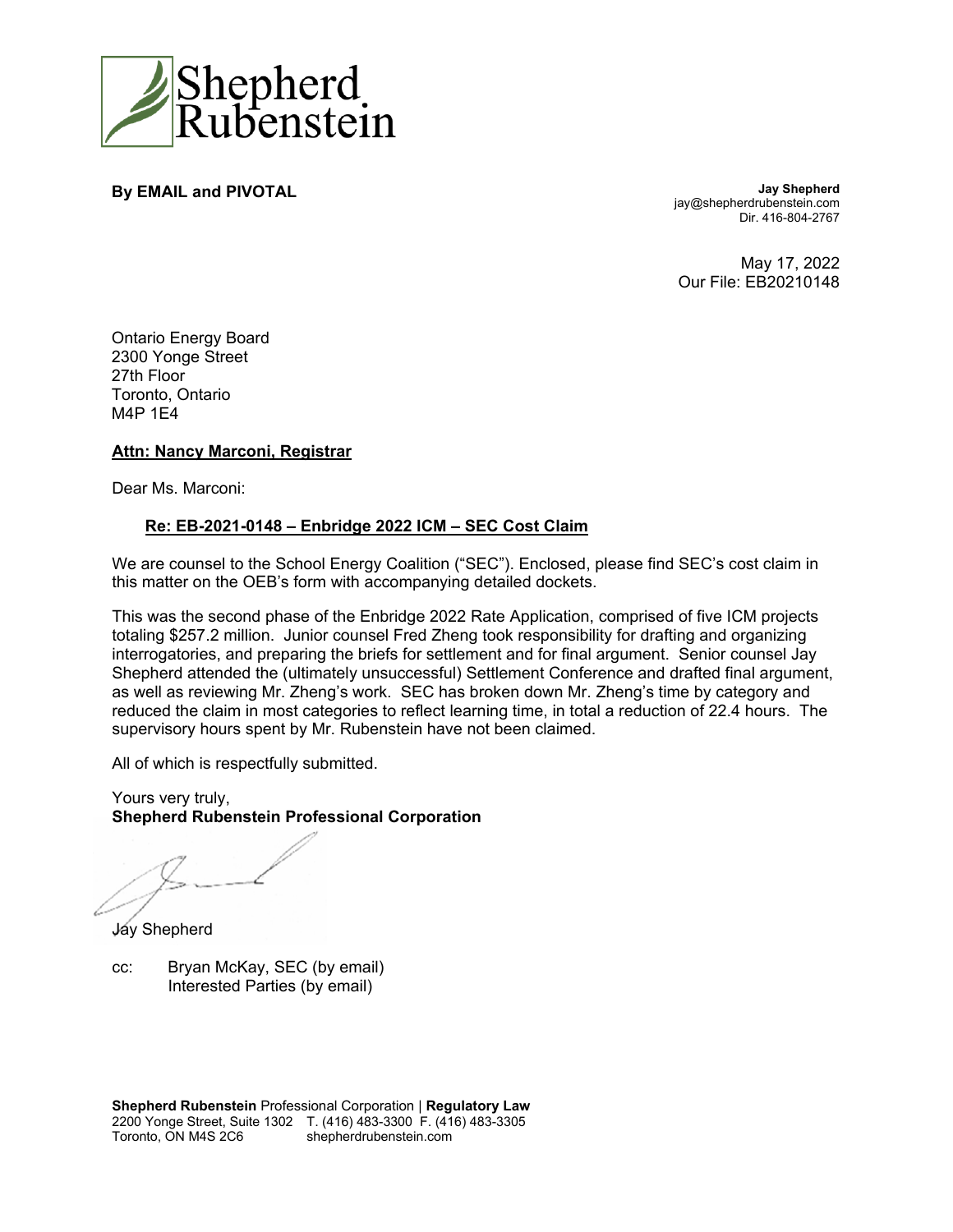| EB-2021-0148 : 1 : Glenda Masters                                                        |                                                                         |                                                  |  |  |  |  |  |  |
|------------------------------------------------------------------------------------------|-------------------------------------------------------------------------|--------------------------------------------------|--|--|--|--|--|--|
| <b>COST CLAIM NUMBER</b><br>442                                                          | SUBMISSION DEADLINE DATE<br>May 17, 2022                                | <b>CLAIM STATUS</b><br>Approved by Finance       |  |  |  |  |  |  |
| EB#<br>EB-2021-0148: Rates: Distribution: Enbridge Gas<br>Inc.                           | OTHER EB#S                                                              | PHASE #*                                         |  |  |  |  |  |  |
| <b>INTERVENOR</b><br>Masters, Glenda; +1 (416) 483-3300<br>Glenda@shepherdrubenstein.com | INTERVENOR COMPANY*<br>School Energy Coalition, Toronto:<br>Corporation | <b>INTERVENOR TYPE</b><br><b>Full Registrant</b> |  |  |  |  |  |  |
| <b>HST RATE ONTARIO</b><br>13.00                                                         | <b>EXCHANGE RATE</b>                                                    | <b>COUNTRY</b>                                   |  |  |  |  |  |  |
| <b>HST NUMBER</b><br>83673 5464 RT0001                                                   | LATE SUBMISSION ALLOWED<br>No                                           | EXTENSION DEADLINE DATE                          |  |  |  |  |  |  |

#### **PARTICIPANTS**

| <b>New</b>     | <b>Non-Filing Participant First, Last Name</b> | <b>Filing Participant</b>                                      | <b>Participant</b><br>Total (\$) Claim Status |
|----------------|------------------------------------------------|----------------------------------------------------------------|-----------------------------------------------|
| N <sub>0</sub> |                                                | Zheng, Fred; +1 (647) 483-0114<br>fred@shepherdrubenstein.com  | 4,187.78 Submitted                            |
| N <sub>0</sub> |                                                | Shepherd, Jay; +1 (416) 804-2767<br>jay@shepherdrubenstein.com | 12.305.70 Submitted                           |

## **ATTACHMENTS**

|                                                                                                                      | <b>Attachment</b>                            |             | <b>Document</b> | Claim<br><b>Type</b> | Import                       |
|----------------------------------------------------------------------------------------------------------------------|----------------------------------------------|-------------|-----------------|----------------------|------------------------------|
| <b>Attachment</b>                                                                                                    | <b>Date</b>                                  | Participant | <b>Type</b>     |                      | <b>Message</b>               |
| SEC EB-2021-0148 Cost Claim 051720221148.pdf                                                                         |                                              |             |                 |                      |                              |
| SEC_CoverLtr_EGI_20220517.pdf                                                                                        |                                              |             | Cover<br>Letter |                      |                              |
| TOTAL LEGAL/CONSULTANT/OTHER FEES<br>14,596.00                                                                       | <b>TOTAL DISBURSEMENTS</b>                   | 0.00        |                 |                      | <b>TOTAL HST</b><br>1,897.48 |
| <b>TOTAL CLAIM</b><br>16,493.48                                                                                      | TOTAL AMOUNT AWARDED                         |             |                 |                      |                              |
| <b>REASON FOR</b><br><b>DISALLOWANCE</b>                                                                             | <b>REASON FOR</b><br><b>DISALLOWANCE - 2</b> |             |                 | <b>REASON FOR</b>    | <b>DISALLOWANCE - 3</b>      |
| MAKE CHEQUE PAYABLE TO<br>Shepherd Rubenstein Professional Corporation, in Trust                                     |                                              |             |                 |                      |                              |
| SEND PAYMENT TO ADDRESS<br>2200 Yonge Street<br><b>Suite 1302</b><br>Toronto, ON<br>M4S 2C6<br><b>SUBMIT SECTION</b> |                                              |             |                 | <b>ATTENTION</b>     |                              |

I am a representative of the Party. I have examined all of the documentation in support of this cost claim. The costs incurred and time spent are directly related to the Party's participation in the OEB Process referred to above.

This cost claim does not include any costs for work done, or time spent, by a person that is an employee or officer of the Party as described in section 6.05 and 6.09 of the OEB's Practice Direction on Cost Awards.

The information (fees and disbursements) filed in this cost claim is complete and accurate and in accordance with the OEB's Practice Direction for Cost Awards and Appendix A, the Cost Awards Tariff.

Glenda Masters May 17, 2022

SUBMITTED BY DATE SUBMITTED BY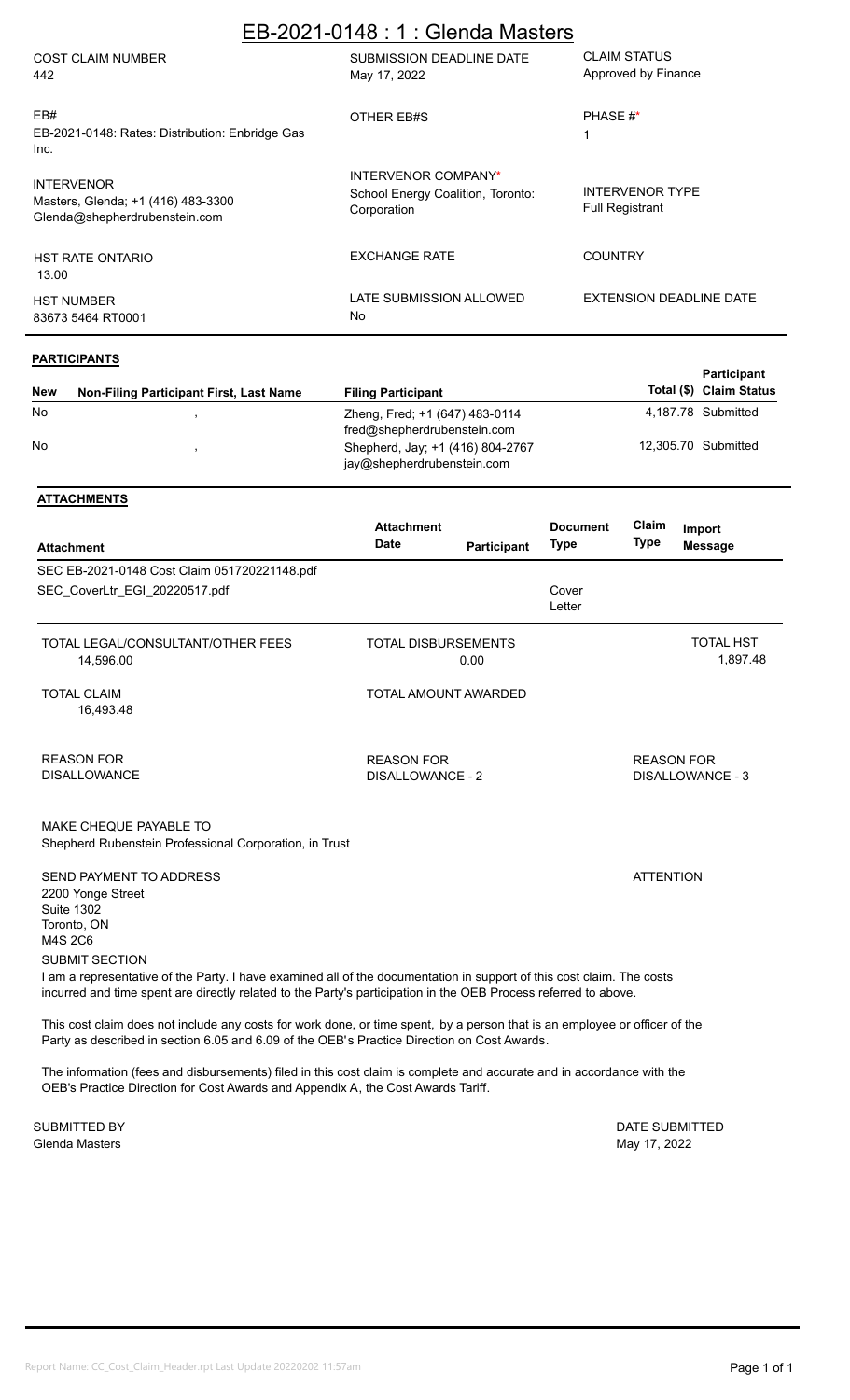|                                                                                            |                                                         |      |                                        | <b>Fred Zheng</b>  |                                                                                      |                                                          | iviay zu, zuzz                                         |                           |  |  |
|--------------------------------------------------------------------------------------------|---------------------------------------------------------|------|----------------------------------------|--------------------|--------------------------------------------------------------------------------------|----------------------------------------------------------|--------------------------------------------------------|---------------------------|--|--|
| <b>CASE</b><br>EB-2021-0148: Rates:<br>Distribution: Enbridge Gas Inc.                     | <b>COST CLAIM</b><br>EB-2021-0148: 1: Glenda<br>Masters |      |                                        | 483-3300           | <b>INTERVENOR NAME</b><br>Masters, Glenda; +1 (416)<br>Glenda@shepherdrubenstein.com |                                                          | <b>PARTICIPANT</b><br><b>CLAIM STATUS</b><br>Submitted |                           |  |  |
| <b>FILING PARTICIPANT</b><br>Zheng, Fred; +1 (647) 483-0114<br>fred@shepherdrubenstein.com |                                                         |      | <b>NEW</b><br><b>PARTICIPANT</b><br>No | <b>NON-FILING</b>  | <b>PARTICIPANT F. NAME</b>                                                           |                                                          | <b>NON-FILING</b><br><b>PARTICIPANT L. NAME</b>        |                           |  |  |
| <b>SERVICE PROVIDER TYPE</b><br>Legal Counsel                                              |                                                         | 2020 | <b>YEAR CALLED TO BAR</b>              |                    | <b>COMPLETED YEARS</b>                                                               | <b>PRACTICING/YEARS OF</b><br><b>RELEVANT EXPERIENCE</b> |                                                        | <b>HOURLY RATE</b><br>170 |  |  |
| <b>CV STATUS (FOR</b><br><b>CONSULTANT/ANALYST)</b><br><b>CV Required</b>                  | 1<br><b>LAST CV DATE</b>                                |      |                                        |                    | <b>HST RATE</b><br><b>CHARGED</b><br>13.00                                           |                                                          |                                                        |                           |  |  |
| <b>HEARINGS</b><br>Yes                                                                     |                                                         | No   | <b>CONSULTATIONS</b>                   | No                 | <b>DISBURSEMENTS</b>                                                                 |                                                          |                                                        |                           |  |  |
| <b>HEARINGS</b>                                                                            |                                                         |      |                                        |                    |                                                                                      |                                                          |                                                        |                           |  |  |
| <b>Name</b>                                                                                |                                                         |      | <b>Hours</b>                           | <b>Hourly Rate</b> | <b>Sub Total</b>                                                                     | <b>HST Rate</b>                                          | <b>HST</b>                                             | <b>Total</b>              |  |  |
| <b>Review Application and Evidence</b><br>Review Application and Evidence                  |                                                         |      | 5.80                                   | 170                | 986.00                                                                               | 13.00                                                    | 128.18                                                 | 1,114.18                  |  |  |
| <b>Discovery</b>                                                                           |                                                         |      |                                        |                    |                                                                                      |                                                          |                                                        |                           |  |  |
| Preparation of Interrogatories                                                             |                                                         |      | 3.00                                   | 170                | 510.00                                                                               | 13.00                                                    | 66.30                                                  | 576.30                    |  |  |
| Review Interrogatory Responses                                                             |                                                         |      | 5.00                                   | 170                | 850.00                                                                               | 13.00                                                    | 110.50                                                 | 960.50                    |  |  |
| <b>Technical Conference Preparation</b><br><b>Technical Conference Attendance</b>          |                                                         |      |                                        | 170<br>170         |                                                                                      | 13.00<br>13.00                                           |                                                        |                           |  |  |
| Technical Conference Follow Up                                                             |                                                         |      |                                        | 170                |                                                                                      | 13.00                                                    |                                                        |                           |  |  |
| <b>Issues List</b>                                                                         |                                                         |      |                                        |                    |                                                                                      |                                                          |                                                        |                           |  |  |
| Preparation                                                                                |                                                         |      |                                        | 170                |                                                                                      | 13.00                                                    |                                                        |                           |  |  |
| Attendance at Issues Conference                                                            |                                                         |      |                                        | 170                |                                                                                      | 13.00                                                    |                                                        |                           |  |  |
| <b>Intervenor Evidence</b><br>Preparation                                                  |                                                         |      |                                        | 170                |                                                                                      | 13.00                                                    |                                                        |                           |  |  |
| <b>Interrogatory Responses</b>                                                             |                                                         |      |                                        | 170                |                                                                                      | 13.00                                                    |                                                        |                           |  |  |
| Preparation of Witness(es) for Attendance<br>at Hearing                                    |                                                         |      |                                        | 170                |                                                                                      | 13.00                                                    |                                                        |                           |  |  |
| <b>Settlement Conference / ADR</b><br>Preparation                                          |                                                         |      | 6.00                                   | 170                | 1,020.00                                                                             | 13.00                                                    | 132.60                                                 | 1,152.60                  |  |  |
| Attendance                                                                                 |                                                         |      |                                        | 170                |                                                                                      | 13.00                                                    |                                                        |                           |  |  |
| Preparation of Settlement Proposal                                                         |                                                         |      |                                        | 170                |                                                                                      | 13.00                                                    |                                                        |                           |  |  |
| Attendance at Presentation to Panel                                                        |                                                         |      |                                        | 170                |                                                                                      | 13.00                                                    |                                                        |                           |  |  |
| <b>Oral Hearing</b>                                                                        |                                                         |      |                                        |                    |                                                                                      |                                                          |                                                        |                           |  |  |
| Preparation<br>Attendance at Oral Hearing                                                  |                                                         |      |                                        | 170<br>170         |                                                                                      | 13.00<br>13.00                                           |                                                        |                           |  |  |
| <b>Submissions</b>                                                                         |                                                         |      |                                        |                    |                                                                                      |                                                          |                                                        |                           |  |  |
| <b>Written Submissions</b>                                                                 |                                                         |      | 1.70                                   | 170                | 289.00                                                                               | 13.00                                                    | 37.57                                                  | 326.57                    |  |  |
| <b>Oral Submissions</b>                                                                    |                                                         |      |                                        | 170                |                                                                                      | 13.00                                                    |                                                        |                           |  |  |
| Attendance at Oral Submissions<br><b>Other Attendance</b>                                  |                                                         |      |                                        | 170                |                                                                                      | 13.00                                                    |                                                        |                           |  |  |
| <b>Other Attendance</b>                                                                    |                                                         |      |                                        | 170                |                                                                                      | 13.00                                                    |                                                        |                           |  |  |
| Communication                                                                              |                                                         |      |                                        |                    |                                                                                      |                                                          |                                                        |                           |  |  |
| <b>With Client</b>                                                                         |                                                         |      |                                        | 170                |                                                                                      | 13.00                                                    |                                                        |                           |  |  |
| <b>With Other Parties</b><br><b>Motions</b>                                                |                                                         |      |                                        | 170                |                                                                                      | 13.00                                                    |                                                        |                           |  |  |
| Preparation of Motion(s) Materials                                                         |                                                         |      |                                        | 170                |                                                                                      | 13.00                                                    |                                                        |                           |  |  |
| Prepare Submissions on the Motion(s)                                                       |                                                         |      |                                        | 170                |                                                                                      | 13.00                                                    |                                                        |                           |  |  |
| Attendance at Hearing on Motion(s)                                                         |                                                         |      |                                        | 170                |                                                                                      | 13.00                                                    |                                                        |                           |  |  |
| Confidentiality                                                                            |                                                         |      |                                        |                    |                                                                                      |                                                          |                                                        |                           |  |  |

May 23, 2022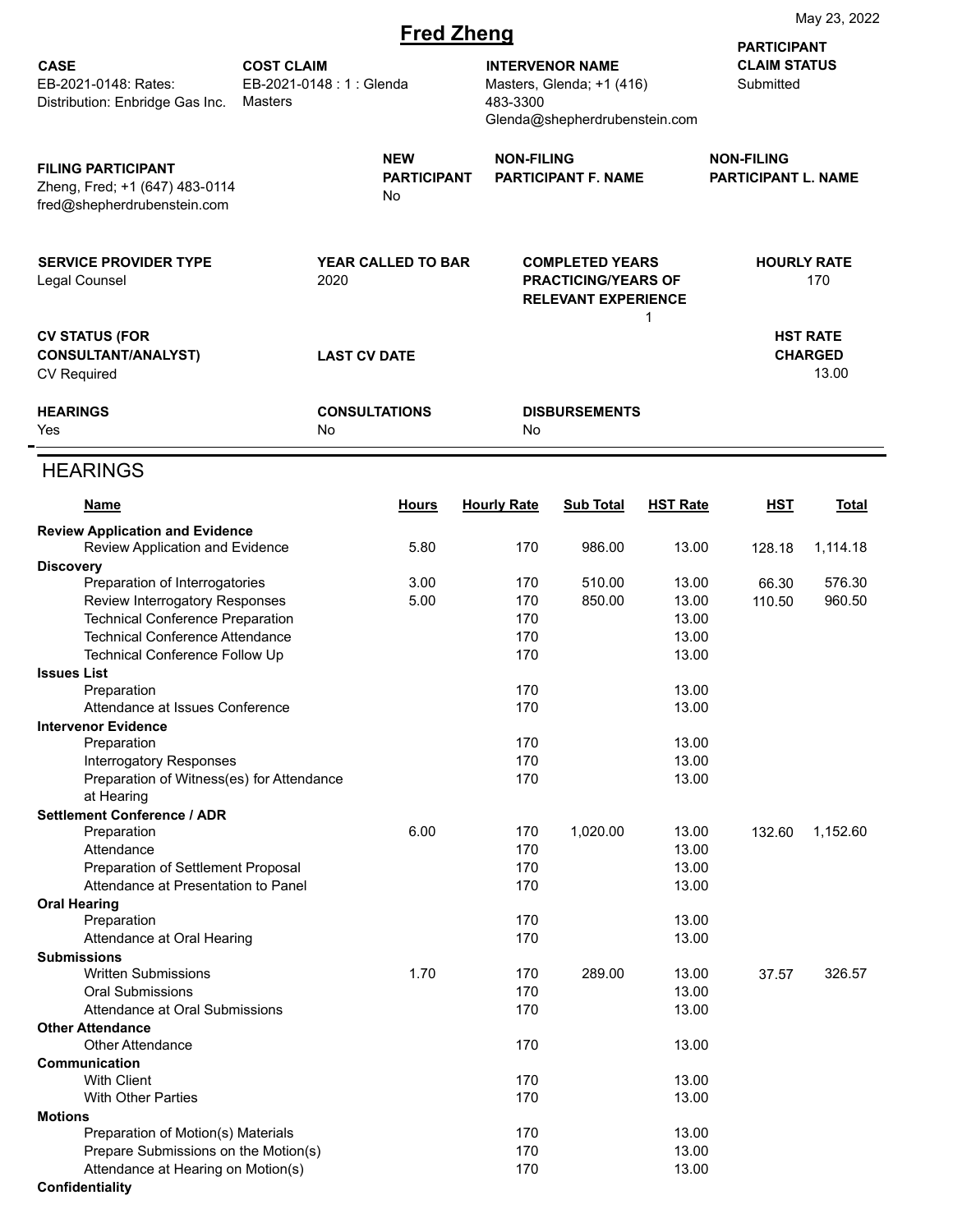| Preparation of Application for           |      | 170 |          | 13.00 |        |          |
|------------------------------------------|------|-----|----------|-------|--------|----------|
| Confidentiality                          |      |     |          |       |        |          |
| Prepare Submissions on Confidentiality   |      | 170 |          | 13.00 |        |          |
| Attendance at Hearing on Confidentiality |      | 170 |          | 13.00 |        |          |
| <b>Decision</b>                          |      |     |          |       |        |          |
| Review                                   | 0.30 | 170 | 51.00    | 13.00 | 6.63   | 57.63    |
| <b>Rate Order</b>                        |      |     |          |       |        |          |
| Review                                   |      | 170 |          | 13.00 |        |          |
| Prepare Submission on Rate Order         |      | 170 |          | 13.00 |        |          |
| <b>Total Service Provider Fees</b>       |      |     |          |       |        |          |
| Total Service Provider Fees:             |      |     | 3,706.00 |       | 481.78 | 4.187.78 |
|                                          |      |     |          |       |        |          |

## **Attachments**

EB-2021-0148 Dockets.xlsx Time Docket

**Attachment Document Type Import Message**

# **Hearings, Consultations, Disbursements Attachments**

**Attachment** EB-2021-0148 **Related Disbursement Claim**

**Document** 

Time Docket Hearings

**Type Claim Type Import Message**

Dockets.xlsx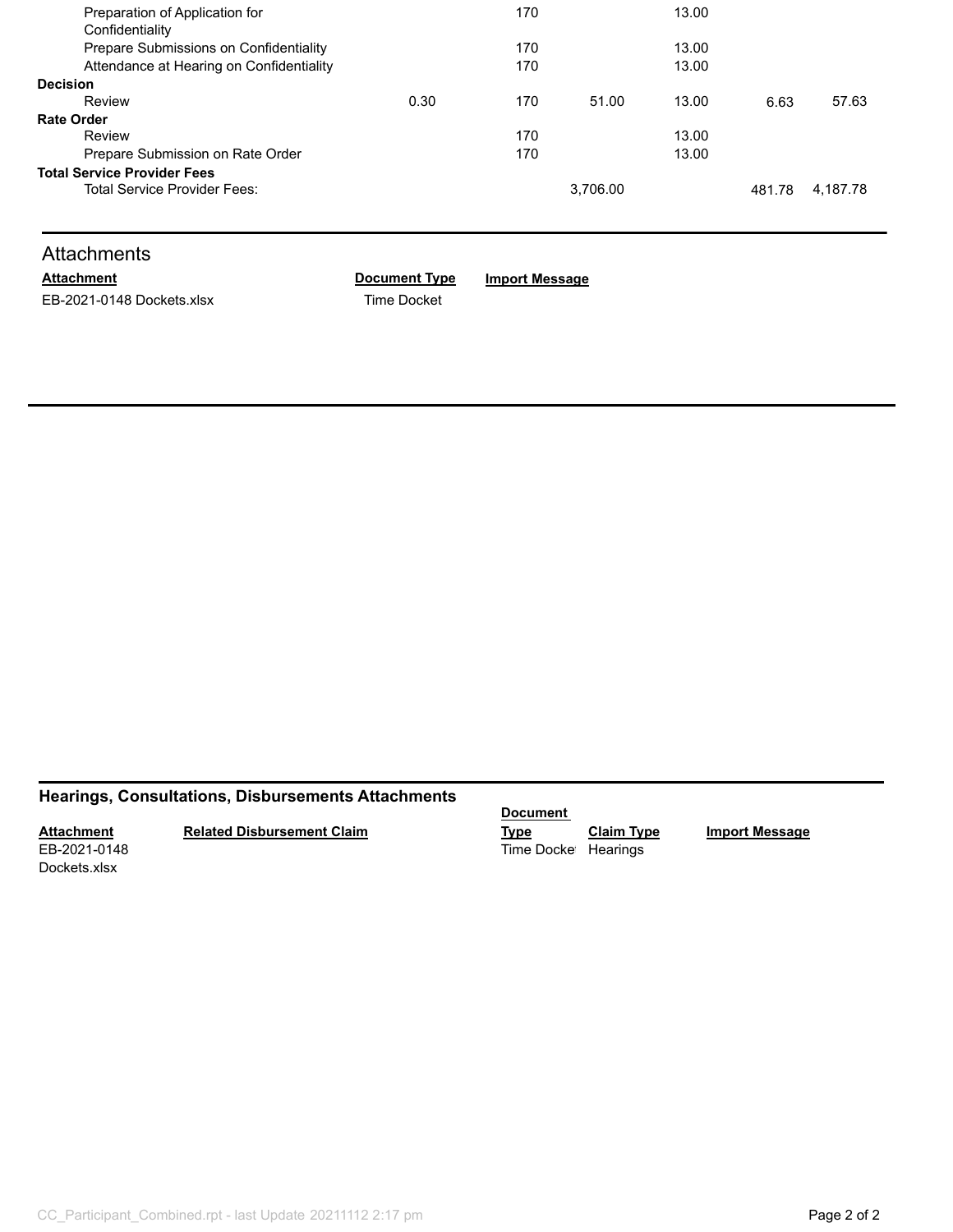|                                                                                             |                              | <b>Jay Shepherd</b>                                                                                                         |                    |                                                                                                                                       | May 23, 2022    |                                                                              |                      |  |
|---------------------------------------------------------------------------------------------|------------------------------|-----------------------------------------------------------------------------------------------------------------------------|--------------------|---------------------------------------------------------------------------------------------------------------------------------------|-----------------|------------------------------------------------------------------------------|----------------------|--|
| <b>CASE</b><br>EB-2021-0148: Rates:<br>Distribution: Enbridge Gas Inc.                      | <b>COST CLAIM</b><br>Masters | <b>INTERVENOR NAME</b><br>EB-2021-0148: 1: Glenda<br>Masters, Glenda; +1 (416)<br>483-3300<br>Glenda@shepherdrubenstein.com |                    |                                                                                                                                       |                 | <b>PARTICIPANT</b><br><b>CLAIM STATUS</b><br>Submitted                       |                      |  |
| <b>FILING PARTICIPANT</b><br>Shepherd, Jay; +1 (416) 804-2767<br>jay@shepherdrubenstein.com |                              | <b>NEW</b><br><b>PARTICIPANT</b><br>No                                                                                      |                    | <b>NON-FILING</b><br><b>PARTICIPANT F. NAME</b><br><b>COMPLETED YEARS</b><br><b>PRACTICING/YEARS OF</b><br><b>RELEVANT EXPERIENCE</b> |                 | <b>NON-FILING</b><br><b>PARTICIPANT L. NAME</b><br><b>HOURLY RATE</b><br>330 |                      |  |
| <b>SERVICE PROVIDER TYPE</b><br>Legal Counsel                                               |                              | <b>YEAR CALLED TO BAR</b><br>1980                                                                                           |                    |                                                                                                                                       |                 |                                                                              |                      |  |
| <b>CV STATUS (FOR</b><br><b>CONSULTANT/ANALYST)</b><br><b>CV Required</b>                   | 41<br><b>LAST CV DATE</b>    |                                                                                                                             |                    | <b>HST RATE</b><br><b>CHARGED</b><br>13.00                                                                                            |                 |                                                                              |                      |  |
| <b>HEARINGS</b><br>Yes                                                                      |                              | <b>CONSULTATIONS</b><br>No                                                                                                  | No                 | <b>DISBURSEMENTS</b>                                                                                                                  |                 |                                                                              |                      |  |
| <b>HEARINGS</b>                                                                             |                              |                                                                                                                             |                    |                                                                                                                                       |                 |                                                                              |                      |  |
| <u>Name</u>                                                                                 |                              | <b>Hours</b>                                                                                                                | <b>Hourly Rate</b> | <b>Sub Total</b>                                                                                                                      | <b>HST Rate</b> | <b>HST</b>                                                                   | <u>Total</u>         |  |
| <b>Review Application and Evidence</b><br>Review Application and Evidence                   |                              | 6.40                                                                                                                        | 330                | 2,112.00                                                                                                                              | 13.00           | 274.56                                                                       | 2,386.56             |  |
| <b>Discovery</b>                                                                            |                              | 3.80                                                                                                                        | 330                |                                                                                                                                       | 13.00           | 163.02                                                                       |                      |  |
| Preparation of Interrogatories<br>Review Interrogatory Responses                            |                              | 3.80                                                                                                                        | 330                | 1,254.00<br>1,254.00                                                                                                                  | 13.00           | 163.02                                                                       | 1,417.02<br>1,417.02 |  |
| <b>Technical Conference Preparation</b>                                                     |                              |                                                                                                                             | 330                |                                                                                                                                       | 13.00           |                                                                              |                      |  |
| <b>Technical Conference Attendance</b>                                                      |                              |                                                                                                                             | 330                |                                                                                                                                       | 13.00           |                                                                              |                      |  |
| <b>Technical Conference Follow Up</b>                                                       |                              |                                                                                                                             | 330                |                                                                                                                                       | 13.00           |                                                                              |                      |  |
| <b>Issues List</b><br>Preparation                                                           |                              |                                                                                                                             | 330                |                                                                                                                                       | 13.00           |                                                                              |                      |  |
| Attendance at Issues Conference                                                             |                              |                                                                                                                             | 330                |                                                                                                                                       | 13.00           |                                                                              |                      |  |
| <b>Intervenor Evidence</b>                                                                  |                              |                                                                                                                             |                    |                                                                                                                                       |                 |                                                                              |                      |  |
| Preparation                                                                                 |                              |                                                                                                                             | 330                |                                                                                                                                       | 13.00           |                                                                              |                      |  |
| <b>Interrogatory Responses</b>                                                              |                              |                                                                                                                             | 330                |                                                                                                                                       | 13.00           |                                                                              |                      |  |
| Preparation of Witness(es) for Attendance<br>at Hearing                                     |                              |                                                                                                                             | 330                |                                                                                                                                       | 13.00           |                                                                              |                      |  |
| <b>Settlement Conference / ADR</b>                                                          |                              |                                                                                                                             |                    |                                                                                                                                       |                 |                                                                              |                      |  |
| Preparation                                                                                 |                              | 4.00                                                                                                                        | 330                | 1,320.00                                                                                                                              | 13.00           | 171.60                                                                       | 1,491.60             |  |
| Attendance                                                                                  |                              | 8.20                                                                                                                        | 330                | 2,706.00                                                                                                                              | 13.00           | 351.78                                                                       | 3,057.78             |  |
| Preparation of Settlement Proposal<br>Attendance at Presentation to Panel                   |                              |                                                                                                                             | 330<br>330         |                                                                                                                                       | 13.00<br>13.00  |                                                                              |                      |  |
| <b>Oral Hearing</b>                                                                         |                              |                                                                                                                             |                    |                                                                                                                                       |                 |                                                                              |                      |  |
| Preparation                                                                                 |                              |                                                                                                                             | 330                |                                                                                                                                       | 13.00           |                                                                              |                      |  |
| Attendance at Oral Hearing                                                                  |                              |                                                                                                                             | 330                |                                                                                                                                       | 13.00           |                                                                              |                      |  |
| <b>Submissions</b><br><b>Written Submissions</b>                                            |                              | 6.20                                                                                                                        | 330                | 2,046.00                                                                                                                              | 13.00           | 265.98                                                                       | 2,311.98             |  |
| <b>Oral Submissions</b>                                                                     |                              |                                                                                                                             | 330                |                                                                                                                                       | 13.00           |                                                                              |                      |  |
| Attendance at Oral Submissions                                                              |                              |                                                                                                                             | 330                |                                                                                                                                       | 13.00           |                                                                              |                      |  |
| <b>Other Attendance</b>                                                                     |                              |                                                                                                                             |                    |                                                                                                                                       |                 |                                                                              |                      |  |
| <b>Other Attendance</b><br>Communication                                                    |                              |                                                                                                                             | 330                |                                                                                                                                       | 13.00           |                                                                              |                      |  |
| <b>With Client</b>                                                                          |                              |                                                                                                                             | 330                |                                                                                                                                       | 13.00           |                                                                              |                      |  |
| <b>With Other Parties</b>                                                                   |                              |                                                                                                                             | 330                |                                                                                                                                       | 13.00           |                                                                              |                      |  |
| <b>Motions</b>                                                                              |                              |                                                                                                                             |                    |                                                                                                                                       |                 |                                                                              |                      |  |
| Preparation of Motion(s) Materials                                                          |                              |                                                                                                                             | 330                |                                                                                                                                       | 13.00           |                                                                              |                      |  |
| Prepare Submissions on the Motion(s)                                                        |                              |                                                                                                                             | 330                |                                                                                                                                       | 13.00           |                                                                              |                      |  |
| Attendance at Hearing on Motion(s)<br><b>Confidentiality</b>                                |                              |                                                                                                                             | 330                |                                                                                                                                       | 13.00           |                                                                              |                      |  |

May 23, 2022